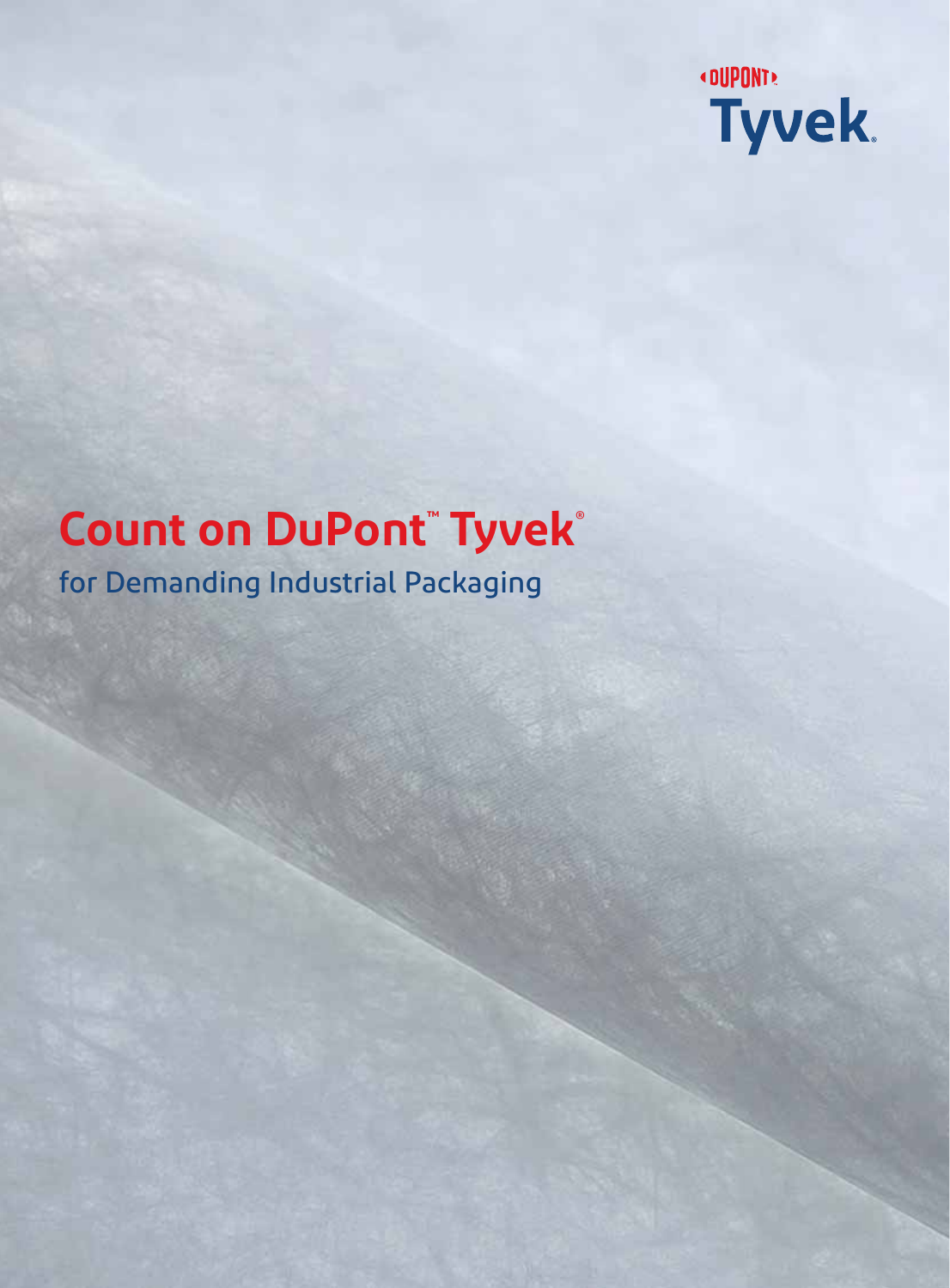# **«DUPONT» Tyvek.**

### **About DuPont™ Tyvek®**

Protection for demanding packaging applications

DuPont™ Tyvek® combines the best physical properties of paper, film, and fabric to offer unique advantages for a wide variety of demanding packaging applications.

Made of 100% high density polyethylene fibers, Tyvek® brand materials are manufactured in a unique flash-spinning process without the use of binders—providing a durably rugged sheet structure that outperforms many conventional packaging materials, in many environmental conditions.

Tyvek® brand materials are inherently water resistant, inert to most organic and inorganic chemicals and can stand up to mishandling and abuse. It all adds up to possible long shelf life and better packaging appearance over time.



## **DuPont™ Tyvek® Offerings for Demanding Packaging**





Top view (500x magnified)

| <b>Style No.</b>          | Tyvek® hard structure |          |          |          |          |          |          |       |          | Tyvek® soft structure |          |          |          |          |
|---------------------------|-----------------------|----------|----------|----------|----------|----------|----------|-------|----------|-----------------------|----------|----------|----------|----------|
| Application               | 1025D                 | 1056D    | 1073D    | 1073B    | 1082D    | 1085D    | 2462C    | 2473L | 3563M    | 1422A                 | 1442R    | 1443R    | 1560K    | 1623E    |
| Industrial bag            |                       |          | $\times$ | $\times$ |          |          |          |       |          |                       |          |          |          |          |
| Interleaf/Wafer<br>Spacer | $\times$              | $\times$ |          |          |          |          |          |       |          |                       |          |          |          |          |
| Robot Cover               |                       |          |          |          |          |          |          |       |          | $\times$              | $\times$ | $\times$ |          | $\times$ |
| Art Packaging             |                       |          |          |          |          |          |          |       |          |                       | $\times$ | $\times$ |          | $\times$ |
| Car/RV cover              |                       |          |          |          |          |          | $\times$ |       | $\times$ |                       |          |          | $\times$ |          |
| Part Protection           |                       | $\times$ |          |          | $\times$ | $\times$ | $\times$ | X     |          |                       |          |          |          |          |

 \*Note: End users need to inspect and make sure the condition of the products is suitable for reuse beforehand. \*\*Note: Laminated styles 2462C, 2473L and 3563M are not recyclable.

## **DuPont™ Tyvek® Industrial Packaging packaging.tyvek.com**

This information is based upon technical data that DuPont believes to be reliable. It is subject to revision as additional knowledge and experience are gained. It is intended for use by persons having technical skill for evaluation under their specific end-use conditions at their own discretion and risk. Since conditions of use are outside our control, DUPONT MAKES NO WARRANTIES, EXPRESSED OR IMPLIED, INCLUDING WITHOUT LIMITATIONS, NO WARRANTIES OF MERCHANTABILITY OR FITNESS FOR A PARTICULAR USE AND ASSUME NO LIABILITY IN CONNECTION WITH ANY USE OF THIS INFORMATION. This information is not intended as a license to operate under or a recommendation to infringe any patent or technical information of DuPont or others covering any material or its use.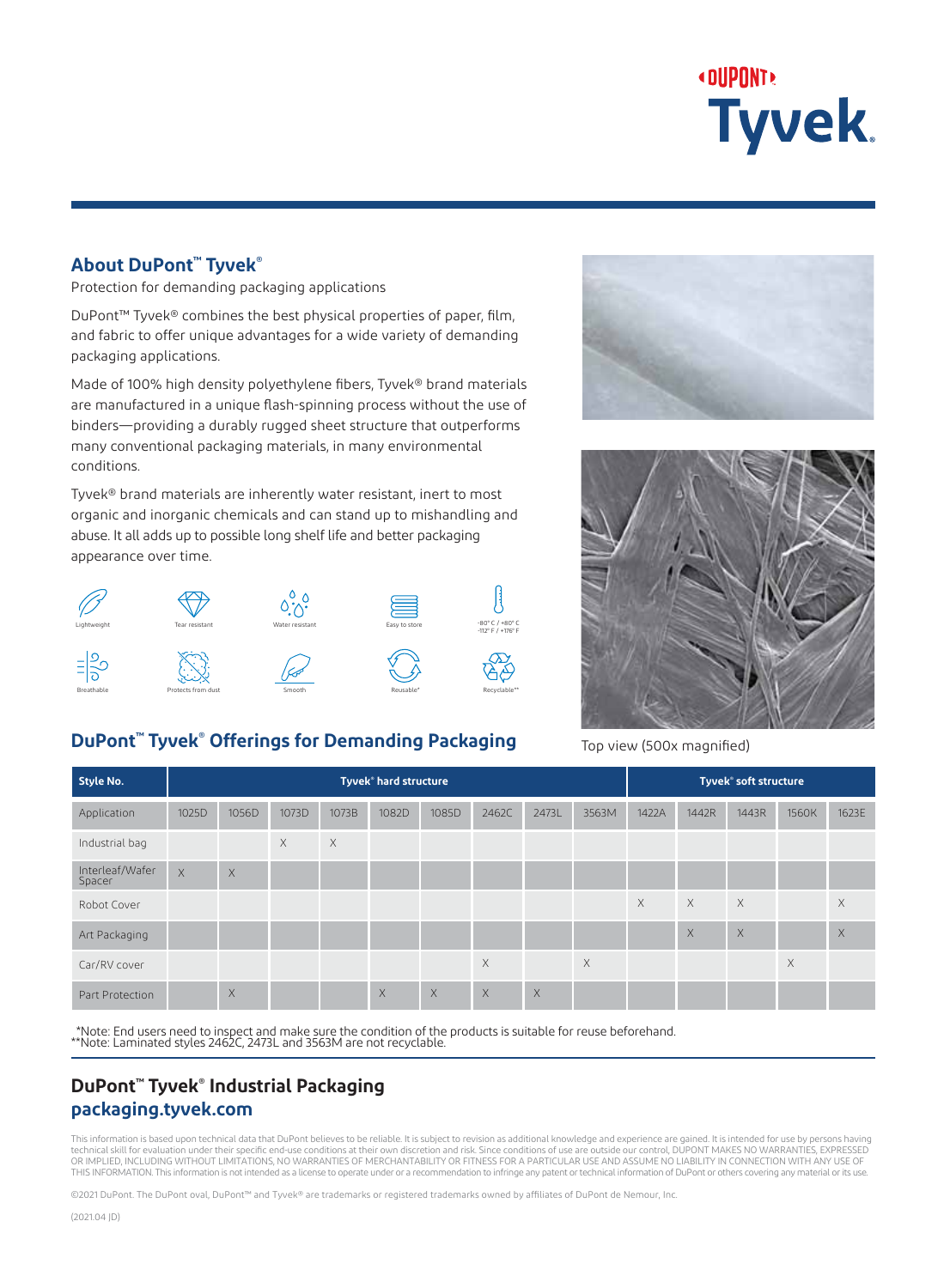

# **Tyvek® for Industrial Bags**

Offering Exeptional Strength and Air Permeability

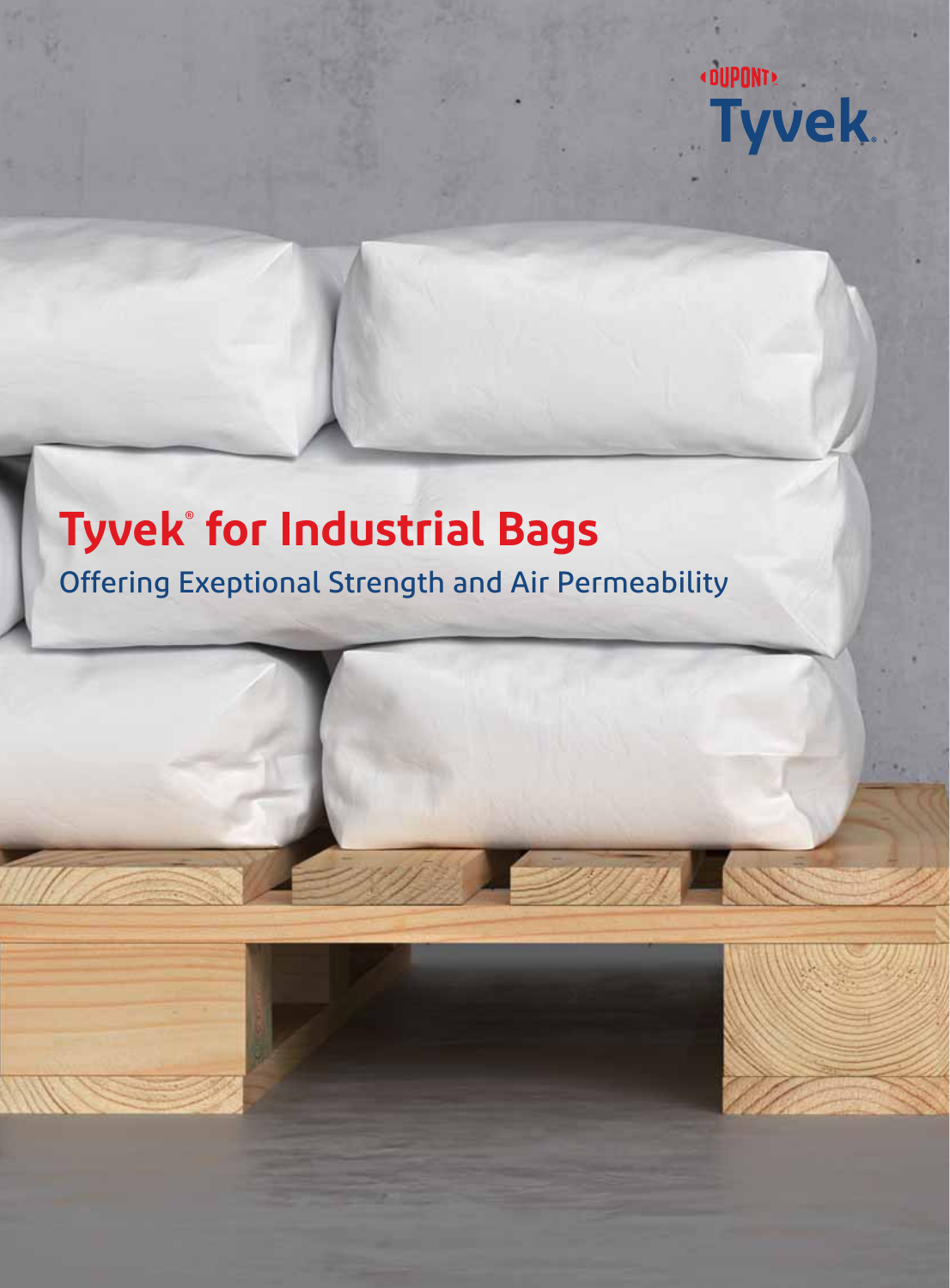# **«DIIPNNT» Tyvek.**

### **Key Challenges:**

For fine powder packaging manufactures in food, cement, fertilizer, chemical additives the following challenges are commonly faced:

- Air in the bag can prevent fine powder from fast filling
- Fine powder generated from the filling can be harmful to the workers
- Water contact could affect the shelf life
- Potential breaking and leakage can affect the handling efficiency

### **What Tyvek® can provide:**

- Permeability allows air to be removed quickly, helping to enable fast filling of the bags
- Exceptional tear resistance and burst strength to help reduce potential bag damage during filling and handling
- Water resistance to help protect products inside from water splash
- A fine structure that can help reduce potential powder leakage

### **Offering:**

Tyvek® 1073D, 1073B





## **DuPont™ Tyvek® Industrial Packaging packaging.tyvek.com**

This information is based upon technical data that DuPont believes to be reliable. It is subject to revision as additional knowledge and experience are gained. It is intended for use by persons having technical skill for evaluation under their specific end-use conditions at their own discretion and risk. Since conditions of use are outside our control, DUPONT MAKES NO WARRANTIES, EXPRESSED<br>OR IMPLIED, INCLUDING WITHOUT THIS INFORMATION. This information is not intended as a license to operate under or a recommendation to infringe any patent or technical information of DuPont or others covering any material or its use.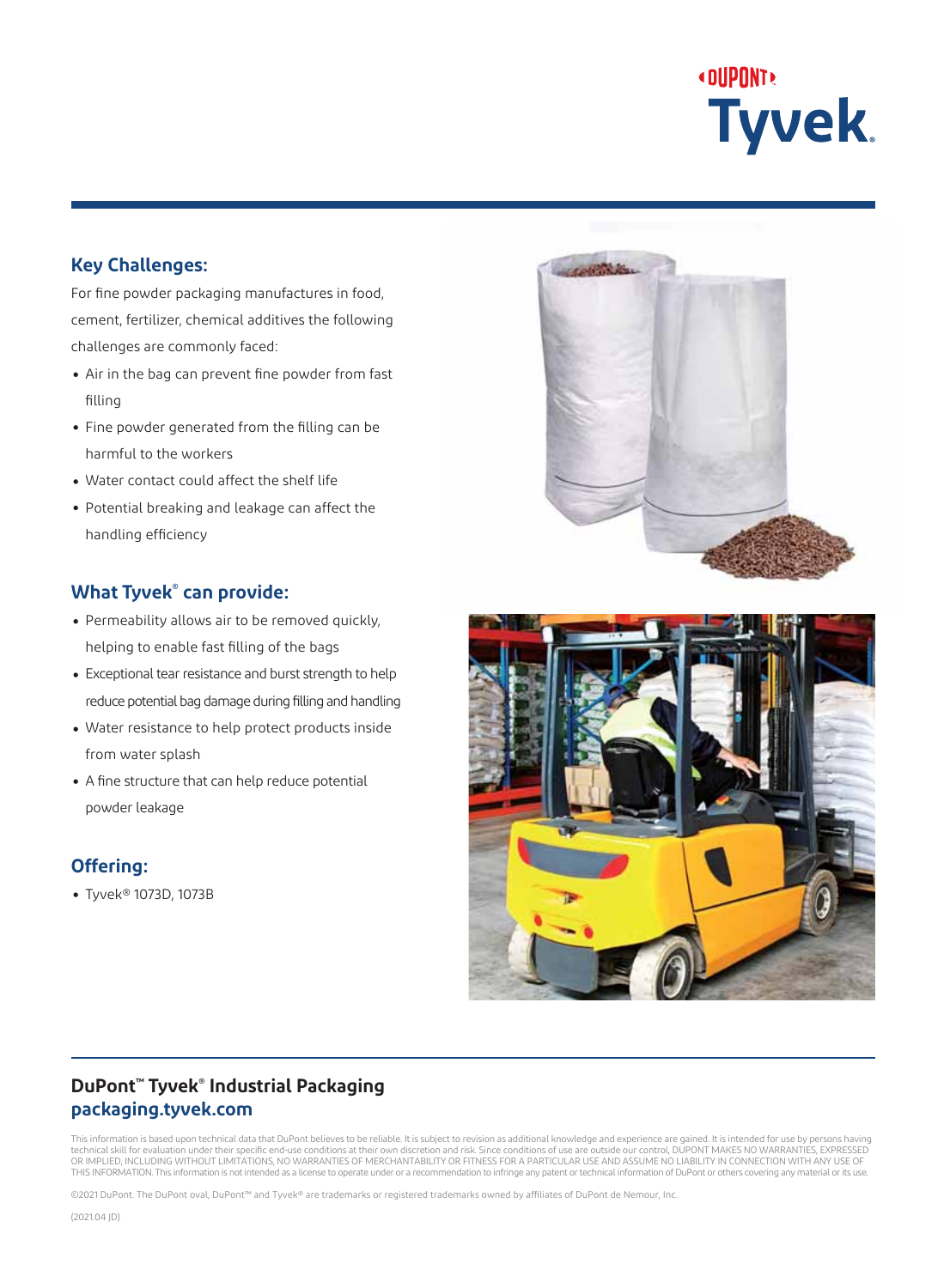

# **Tyvek® for Interleaf/Wafer Spacer**

Offering Excellent Protection for Delicate Electronic Devices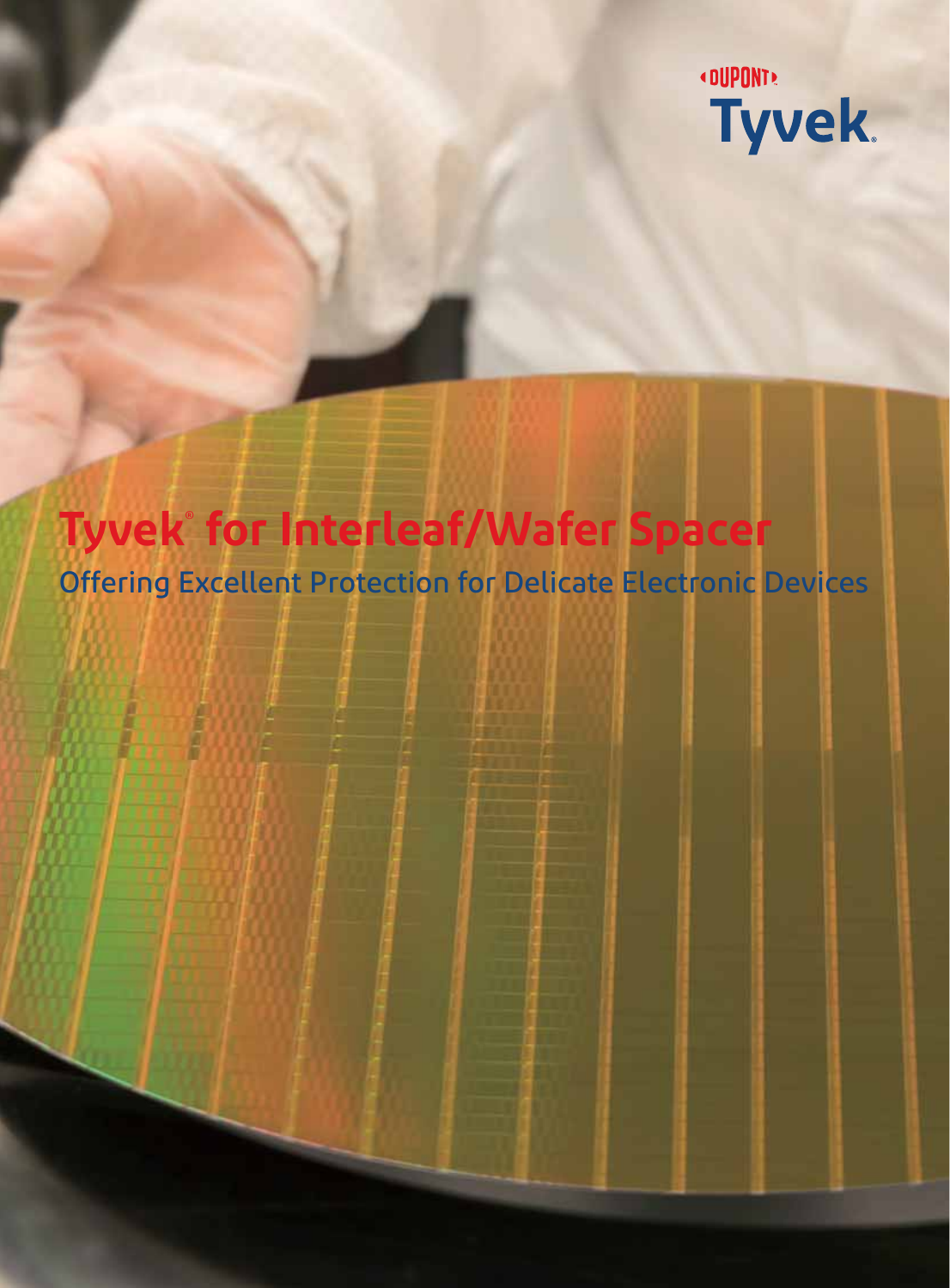

For the semi-conductor industry, particles, scratching, ion contamination and static will cause damage in delicate electronic parts. Vacuum manipulation could also be a challenge. Wafer packaging solution provider, integrated circuit (IC) design company, have been looking for improved packaging solutions to address these common issues.

#### **What Tyvek® can provide:**

- Tear resistance to help secure the protection between wafers
- Low linting and smooth surface can help avoid particles and scratching
- Anti-static treatment can help minimize ESD (Electrostatic Discharge)

### **Offering:**

Tyvek® 1025D, 1056D







## **DuPont™ Tyvek® Industrial Packaging packaging.tyvek.com**

This information is based upon technical data that DuPont believes to be reliable. It is subject to revision as additional knowledge and experience are gained. It is intended for use by persons having technical skill for evaluation under their specific end-use conditions at their own discretion and risk. Since conditions of use are outside our control, DUPONT MAKES NO WARRANTIES, EXPRESSED<br>OR IMPLIED, INCLUDING WITHOUT THIS INFORMATION. This information is not intended as a license to operate under or a recommendation to infringe any patent or technical information of DuPont or others covering any material or its use.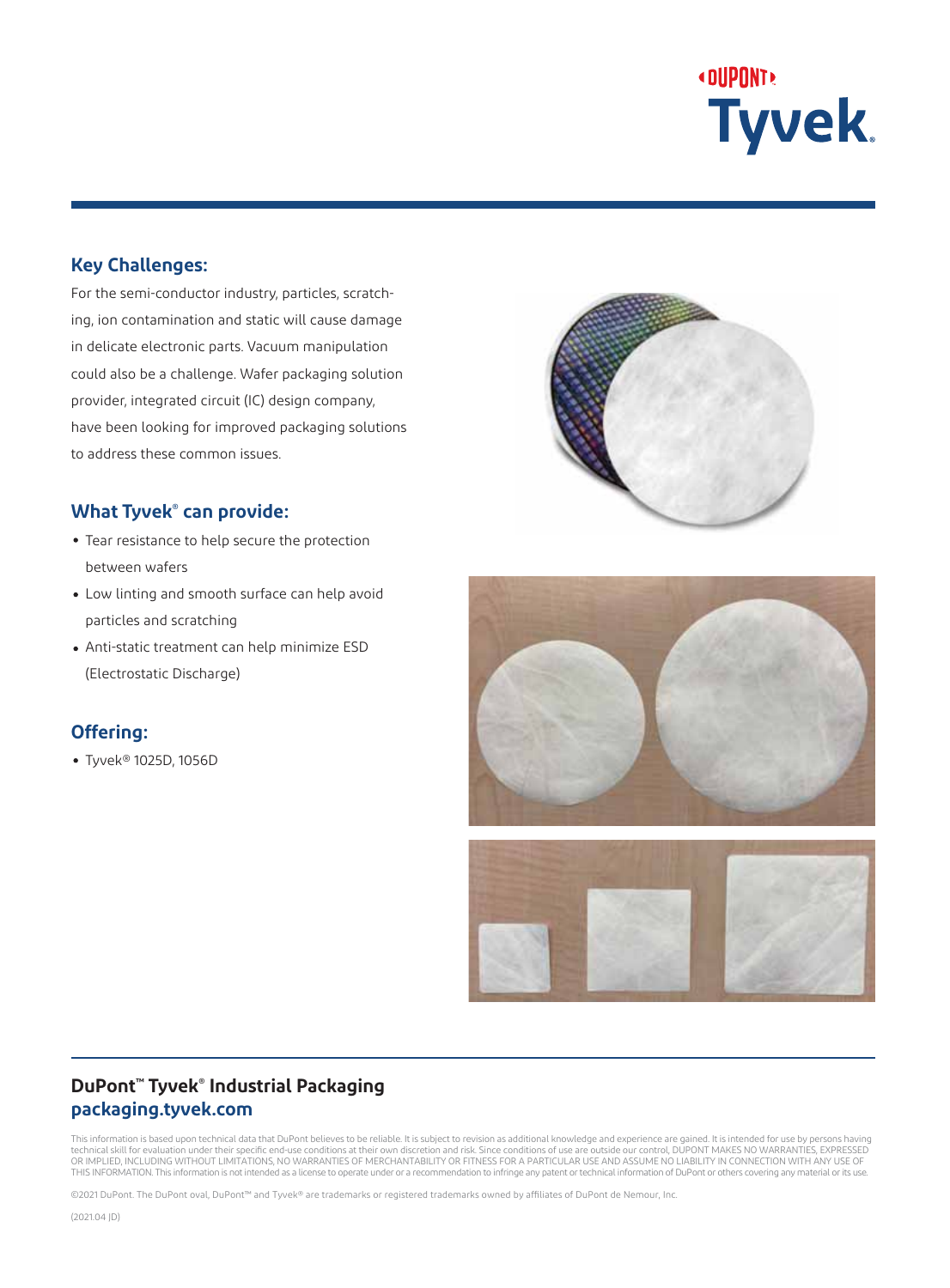

# **Tyvek® for Robot Covers**

## Offering Excellent Protection from Aerosols And Particles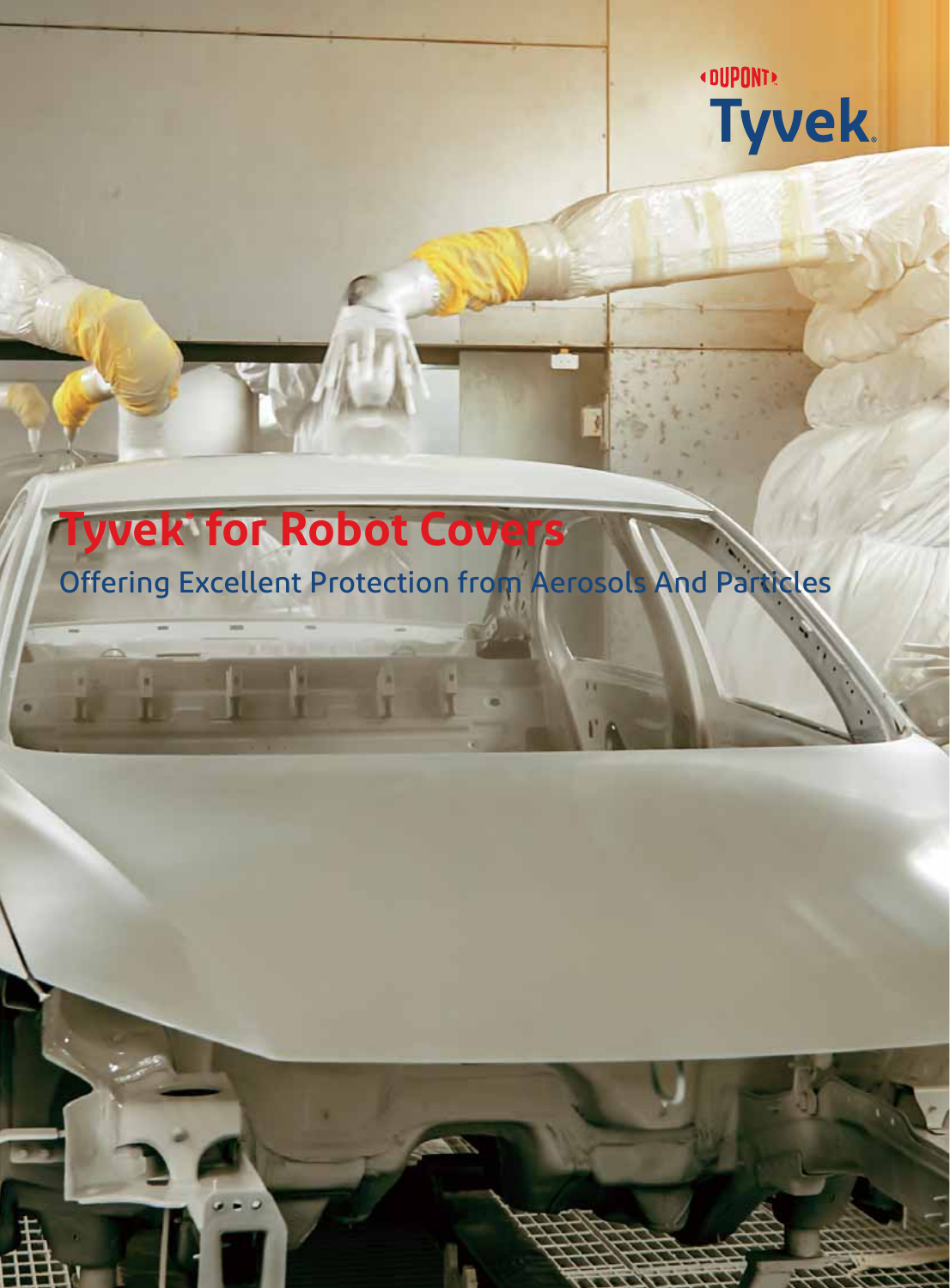

Robots work in a variety of conditions and environments where paint splashes and dirt are likely.

### **What Tyvek® can provide:**

- Flexible and lightweight, Tyvek® can be custom made to fit robot parts, Tyvek® can be easily sewn and outfitted with Velcro®, grommets, strapping, elastic and snaps as needed to provide wonderful coverage.
- Antistatic and low-lint means Tyvek® won't potentially damage the painting surface
- Tyvek® can help provide optimal protection against paint aerosols and dusts to keep robots clean and extent their life
- The tear resistance of Tyvek® enables longer use time of the cover

### **Offering:**

Tyvek® 1422A, 1623E, 1442R, 1443R (when more breathability is needed)





## **DuPont™ Tyvek® Industrial Packaging packaging.tyvek.com**

This information is based upon technical data that DuPont believes to be reliable. It is subject to revision as additional knowledge and experience are gained. It is intended for use by persons having technical skill for evaluation under their specific end-use conditions at their own discretion and risk. Since conditions of use are outside our control, DUPONT MAKES NO WARRANTIES, EXPRESSED<br>OR IMPLIED, INCLUDING WITHOUT THIS INFORMATION. This information is not intended as a license to operate under or a recommendation to infringe any patent or technical information of DuPont or others covering any material or its use.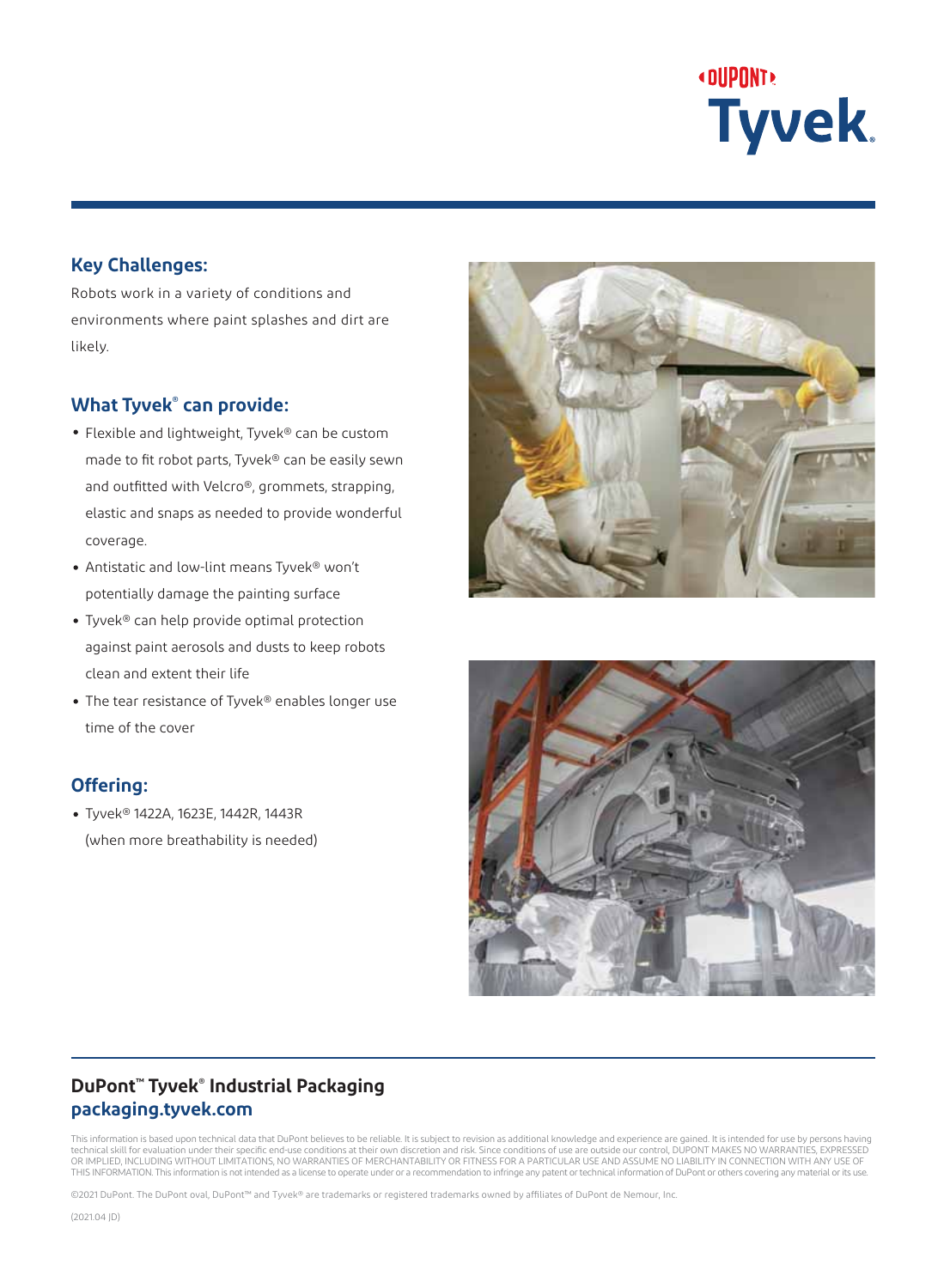

# **Tyvek® for Art Packaging**

Offering Lightweight Protection from Dust and the Elements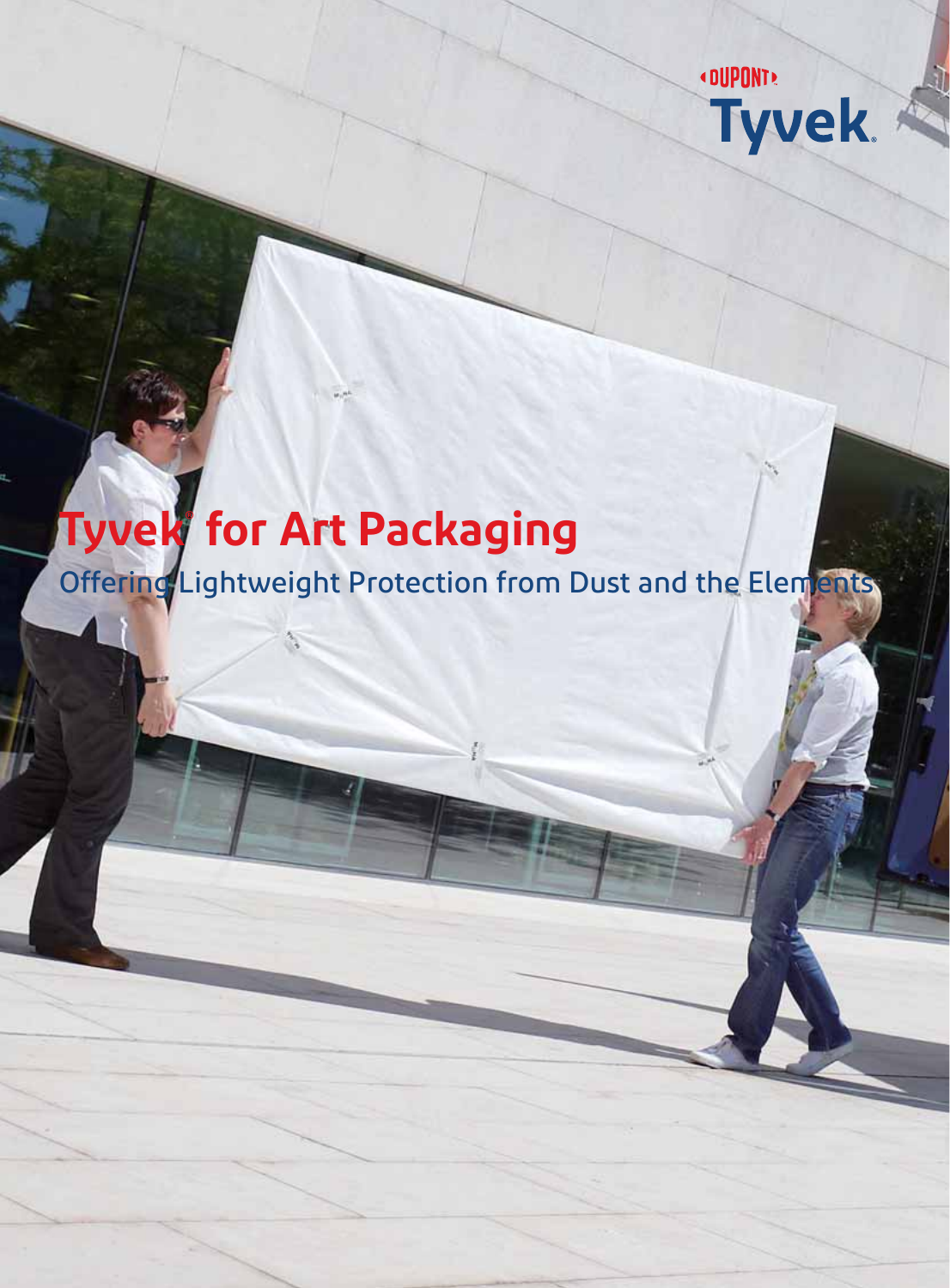

UV light, scratches, water, condensation, mildew and dust all pose a major threat to works of art. Art galleries and museums are always looking for new and innovative ways to help protect their works of art during transportation and during times of storage from these common threats.

### **What Tyvek® can provide:**

- Breathability
- Lightweight, smooth surface and flexibility and ease of handling
- Tear and water resistant for durable protection during transportation and storage
- Wide format (3m) available for easy packaging
- Reusable\*

### **Offering:**

Tyvek® 1623E, 1442R, 1443R





\*Note End users need to inspect to make sure the condition of the products is suitable for reuse beforehand.

## **DuPont™ Tyvek® Industrial Packaging packaging.tyvek.com**

This information is based upon technical data that DuPont believes to be reliable. It is subject to revision as additional knowledge and experience are gained. It is intended for use by persons having technical skill for evaluation under their specific end-use conditions at their own discretion and risk. Since conditions of use are outside our control, DUPONT MAKES NO WARRANTIES, EXPRESSED<br>OR IMPLIED, INCLUDING WITHOUT THIS INFORMATION. This information is not intended as a license to operate under or a recommendation to infringe any patent or technical information of DuPont or others covering any material or its use.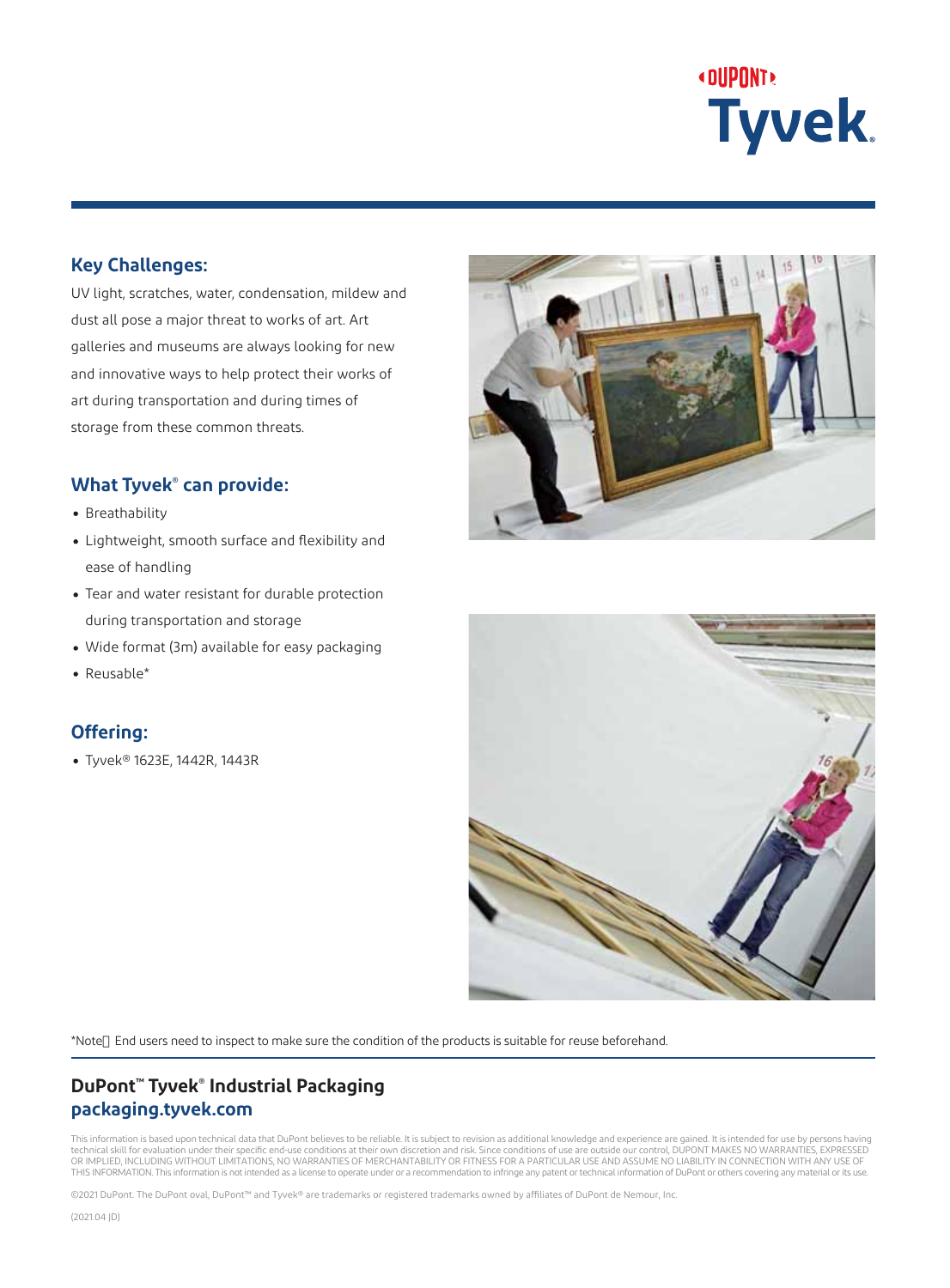**«OUPONT» Tyvek** 

## **Tyvek® for RV/Car Covers**

Offering Excellent Protection to Help Retain Overall Vehicle Value and Appearance

 $E\int$